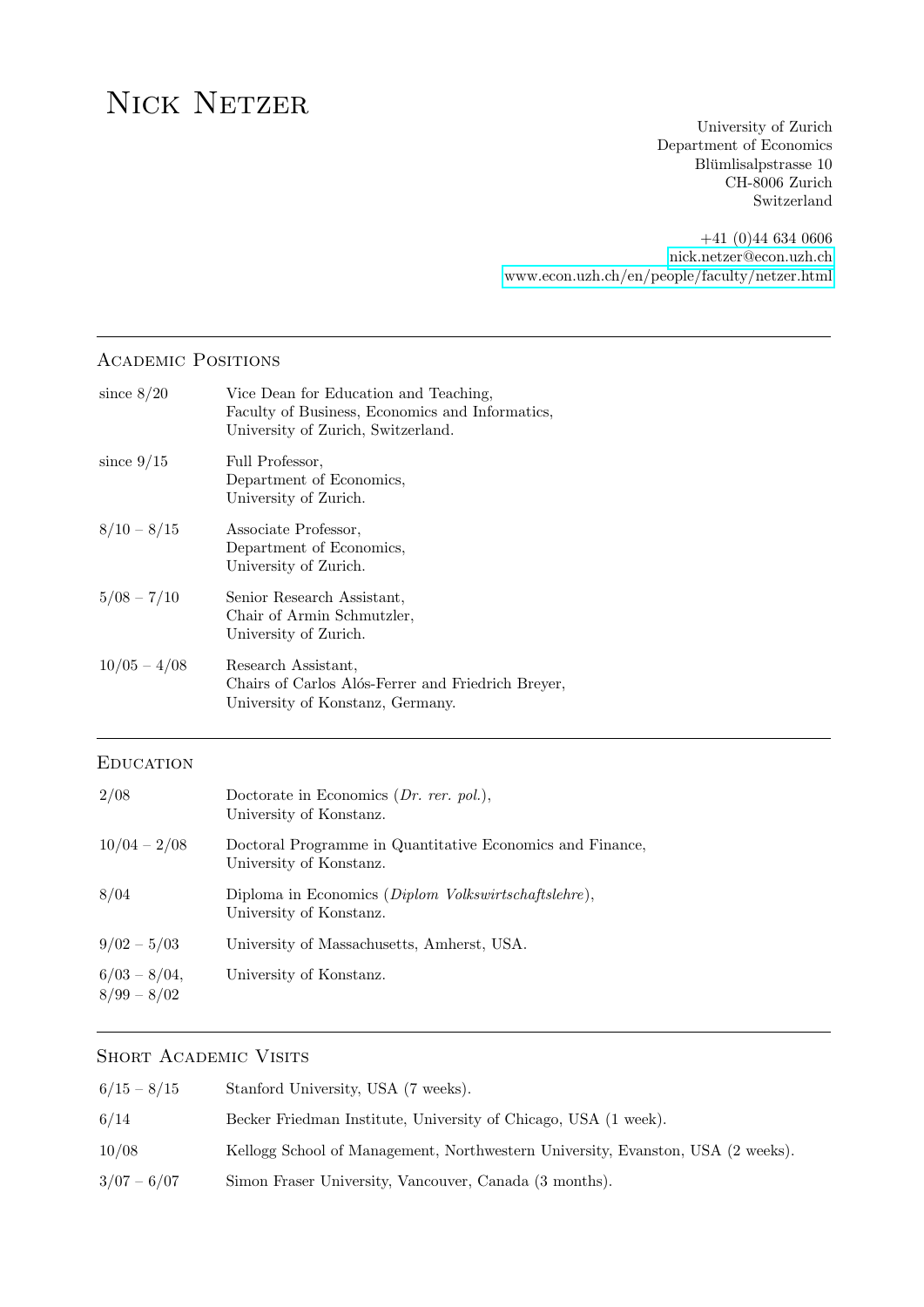# PUBLICATIONS IN JOURNALS

| 1.  | Time Will Tell: Recovering Preferences when Choices Are Noisy,<br>with Carlos Alós-Ferrer and Ernst Fehr,<br>Journal of Political Economy, 2021, 129(6), pp. 1828-1877.                           |
|-----|---------------------------------------------------------------------------------------------------------------------------------------------------------------------------------------------------|
| 2.  | Delegating Performance Evaluation,<br>with Igor Letina and Shuo Liu,<br>Theoretical Economics, 2020, 15, pp. 477-509.                                                                             |
| 3.  | Informational Requirements of Nudging,<br>with Jean-Michel Benkert,<br>Journal of Political Economy, 2018, 126(6), pp. 2323-2355.                                                                 |
| 4.  | Does the Absence of Human Sellers Bias Bidding Behavior in Auction Experiments?,<br>with Björn Bartling and Tobias Gesche,<br>Journal of the Economic Science Association, 2017, 3(1), pp. 44-61. |
| 5.  | On the Convergence of Logit-Response to (Strict) Nash Equilibria,<br>with Carlos Alós-Ferrer,<br>Economic Theory Bulletin, 2017, 5(1), pp. 1-8.                                                   |
| 6.  | An Externality-Robust Auction: Theory and Experimental Evidence,<br>with Björn Bartling,<br>Games and Economic Behavior, 2016, 97, pp. 186-204.                                                   |
| 7.  | Mechanism Design and Intentions,<br>with Felix Bierbrauer,<br>Journal of Economic Theory, 2016, 163, pp. 557-603.                                                                                 |
| 8.  | Robust Stochastic Stability,<br>with Carlos Alós-Ferrer,<br><i>Economic Theory</i> , 2015, 58(1), pp. 31-57.                                                                                      |
| 9.  | Explaining Gift-Exchange – The Limits of Good Intentions,<br>with Armin Schmutzler,<br>Journal of the European Economic Association, 2014, 12(6), pp. 1586-1616.                                  |
| 10. | A Game Theoretic Foundation of Competitive Equilibria with Adverse Selection,<br>with Florian Scheuer,<br>International Economic Review, 2014, 55(2), pp. 399-422.                                |
| 11. | Competitive Markets Without Commitment,<br>with Florian Scheuer,<br>Journal of Political Economy, 2010, 118(6), pp. 1079-1109.                                                                    |
| 12. | Competitive Screening in Insurance Markets With Endogenous Wealth Heterogeneity,<br>with Florian Scheuer,<br><i>Economic Theory</i> , 2010, 44(2), pp. 187-211.                                   |
| 13. | The Logit-Response Dynamics,<br>with Carlos Alós-Ferrer,<br>Games and Economic Behavior, 2010, 68(2), pp. 413-427.                                                                                |
| 14. | Evolution of Time Preferences and Attitudes Toward Risk,<br>American Economic Review, 2009, 99(3), pp. 937-955.                                                                                   |
| 15. | Taxation, Insurance and Precautionary Labor,<br>with Florian Scheuer,<br>Journal of Public Economics, 2007, 91(7-8), pp. 1519-1531.                                                               |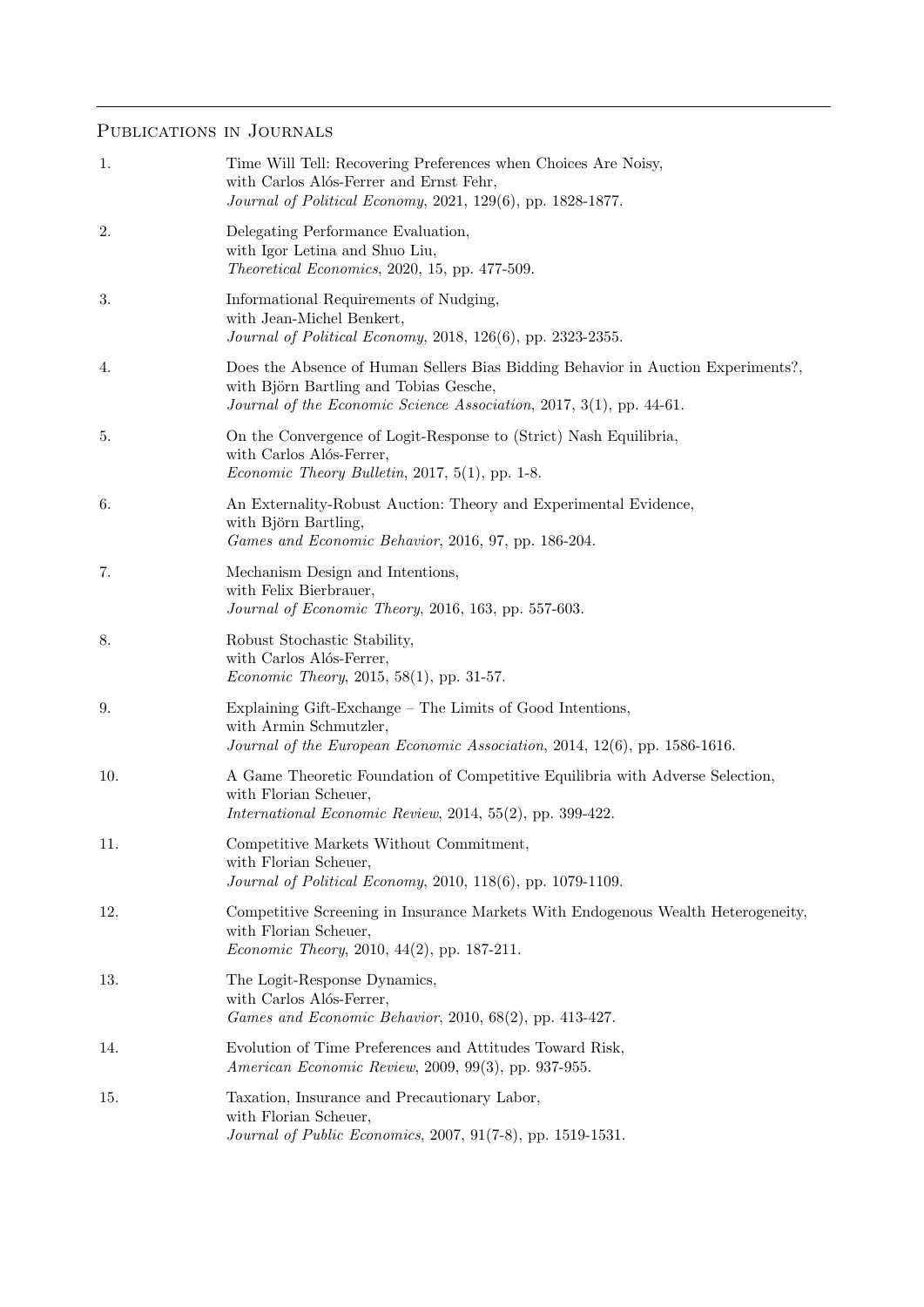# Recent Research Papers

| 1. | The Swaps Index for Consumer Choice,<br>with Mia Lu, 2022.                                                              |
|----|-------------------------------------------------------------------------------------------------------------------------|
| 2. | Endogenous Risk Attitudes,<br>with Arthur Robson, Jakub Steiner and Pavel Kocourek, revised 2022.                       |
| 3. | Optimal Contest Design: Tuning the Heat,<br>with Igor Letina and Shuo Liu, revised 2022.                                |
| 4. | Happy Times: Identification from Ordered Response Data,<br>with Shuo Liu, revised 2021.                                 |
| 5. | The Complementarity Between Trust and Contract Enforcement,<br>with Björn Bartling, Ernst Fehr and David Huffman, 2021. |
| 6. | Second-best Probability Weighting,<br>with Florian Herold, revised 2015.                                                |
| 7. | Intentions and Ex-Post Implementation,<br>with André Volk, 2014.                                                        |

## PRESENTATIONS

| 2022 | BRIC 2022, Prague.                                                                                                                                                                                                                                 |
|------|----------------------------------------------------------------------------------------------------------------------------------------------------------------------------------------------------------------------------------------------------|
|      | Workshop Neuroeconomics and the Biological Basis of Economics, SFU Vancouver.                                                                                                                                                                      |
|      | Research seminars: HKBU-Kyoto-Osaka-NTU-Sinica (virtual), Pompeu Fabra University.                                                                                                                                                                 |
| 2021 | Annual congress Swiss Society of Economics and Statistics (v).                                                                                                                                                                                     |
|      | CESifo Area Conference on Behavioral Economics, Munich.                                                                                                                                                                                            |
|      | Research seminars: Erasmus University Rotterdam (v), Ghent University, Oxford Well-<br>being Research Center $(v)$ , Tel Aviv University-Hebrew University of Jerusalem $(v)$ , Uni-<br>versities of Hamburg $(v)$ , Mannheim, and Toronto $(v)$ . |
| 2020 | Research seminar: Duke University-University of North Carolina (v).                                                                                                                                                                                |
| 2019 | BRIC 2019, Aarhus                                                                                                                                                                                                                                  |
|      | Research seminars: Washington University St. Louis, Universities of Basel and Bonn.                                                                                                                                                                |
| 2018 | CESifo Area Conference on Behavioral Economics, Munich.                                                                                                                                                                                            |
|      | Organizational Economics Workshop, Konstanz.                                                                                                                                                                                                       |
|      | Research seminars: Bielefeld University, BI Oslo, Northwestern University, Princeton Uni-<br>versity, University of Konstanz.                                                                                                                      |
| 2017 | Annual conference Theoretischer Ausschuss, Verein für Socialpolitik, Berlin.                                                                                                                                                                       |
|      | Zurich Workshop on Applied Behavioral Theory.                                                                                                                                                                                                      |
|      | Research seminars: Bar-Ilan University, Hebrew University of Jerusalem.                                                                                                                                                                            |
| 2016 | BERA Micro Workshop, Berlin (keynote).                                                                                                                                                                                                             |
|      | Research seminars: EUI Florence, Universities of Bonn and Mainz.                                                                                                                                                                                   |
| 2015 | Annual conference Theoretischer Ausschuss, Verein für Socialpolitik, Berlin.                                                                                                                                                                       |
|      | Berlin Behavioral Economics Seminar, TU Berlin.                                                                                                                                                                                                    |
|      | Symposium in honor of Friedrich Breyer, University of Konstanz.                                                                                                                                                                                    |
|      | Research seminars: DICE Duesseldorf, Goethe University Frankfurt, HECER Helsinki,<br>NYU Abu Dhabi, Tel Aviv University, University College London, University of Surrey.                                                                          |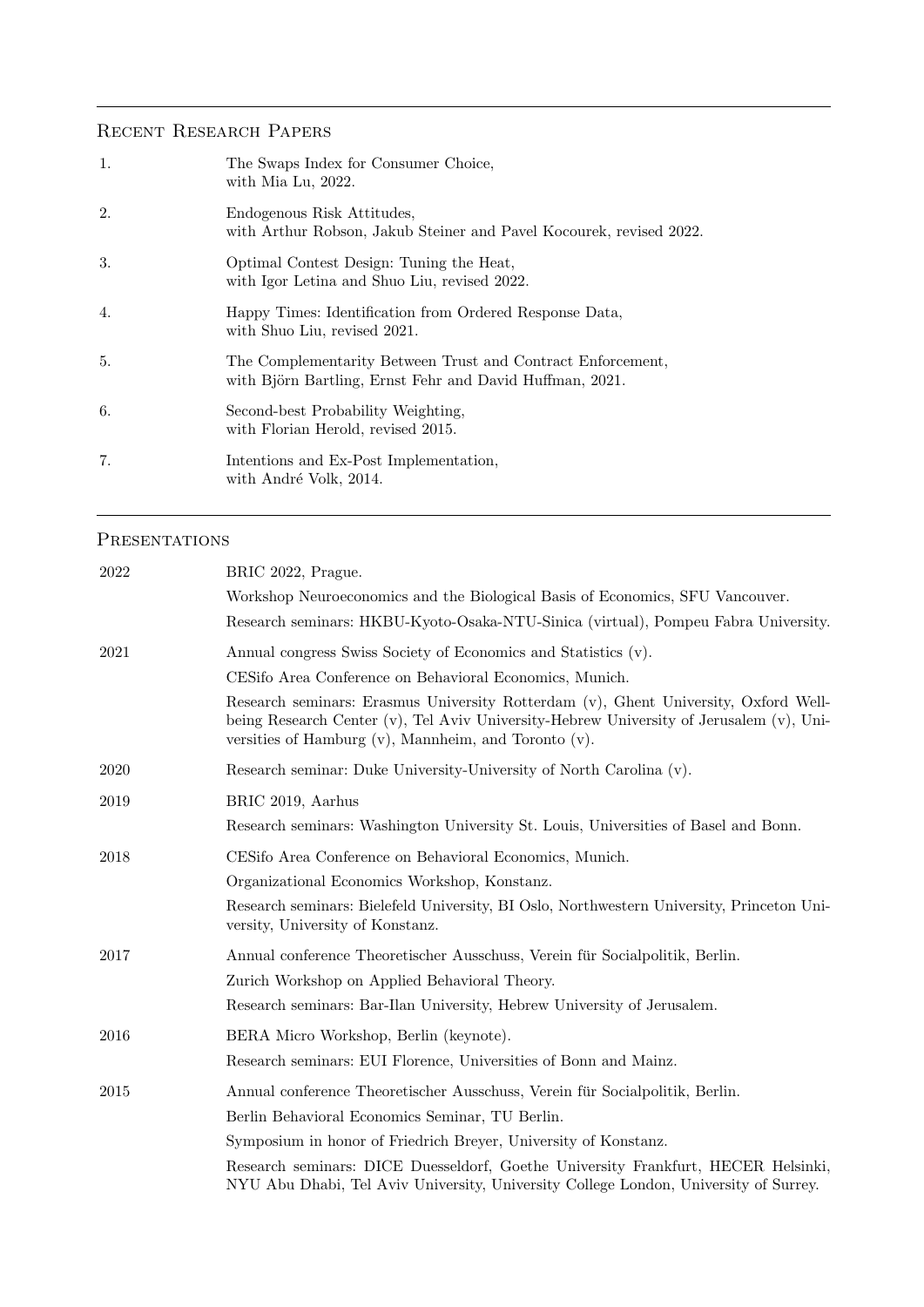| 2014 | CESifo Area Conference on Behavioral Economics, Munich.<br>Research seminars: Universities of Chicago and St. Gallen.                                                                                                                                  |
|------|--------------------------------------------------------------------------------------------------------------------------------------------------------------------------------------------------------------------------------------------------------|
| 2013 | CESifo Area Conference on Behavioral Economics, Munich.<br>ESSET, Gerzensee.<br>Workshop Private Information, Interdependent Preferences and Robustness, MPI Bonn.<br>Research seminars: Bocconi, CERGE-EI, Universities of Copenhagen and Nottingham. |
| 2012 | Research seminars: Ben-Gurion University, Tel Aviv University, Toulouse School of<br>Economics, Universities of Basel, Bern, Edinburgh and St. Gallen.                                                                                                 |
| 2011 | CESifo Area Conference on Behavioral Economics, Munich.<br>Annual conference Verein für Socialpolitik, Frankfurt.<br>Research seminars: Aarhus University, IHS Vienna, LMU Munich, Universities of Cologne<br>and Mannheim.                            |
| 2010 | Research seminars: Heidelberg University, University College London, University of<br>Konstanz.                                                                                                                                                        |
| 2009 | Workshop Beyond Basic Questions, ETH Zurich.<br>Research seminars: MPI Bonn, University of Bonn.                                                                                                                                                       |
| 2008 | GAMES, Evanston.<br>Workshop The Biological Basis of Economic Behavior, SFU Vancouver.<br>Research seminars: FU & HU Berlin, Kellogg, University of Wuerzburg.                                                                                         |
| 2007 | 22nd Congress of the EEA, Budapest.<br>BGPE conference Incentives in Economics, Nuremberg.<br>Research seminars: Simon Fraser University, University of Augsburg.                                                                                      |
| 2006 | 21st Congress of the EEA, Vienna.<br>Research seminar: Bielefeld University.                                                                                                                                                                           |
| 2005 | Conference Heterogeneous Labour and Education, ZEW Mannheim.                                                                                                                                                                                           |

## **TEACHING**

Courses in Microeconomics (BA, PhD), Public Economics (BA), Social Choice Theory (MA), Behavioral Welfare Economics (PhD), and Mathematics for Microeconomics (PhD).